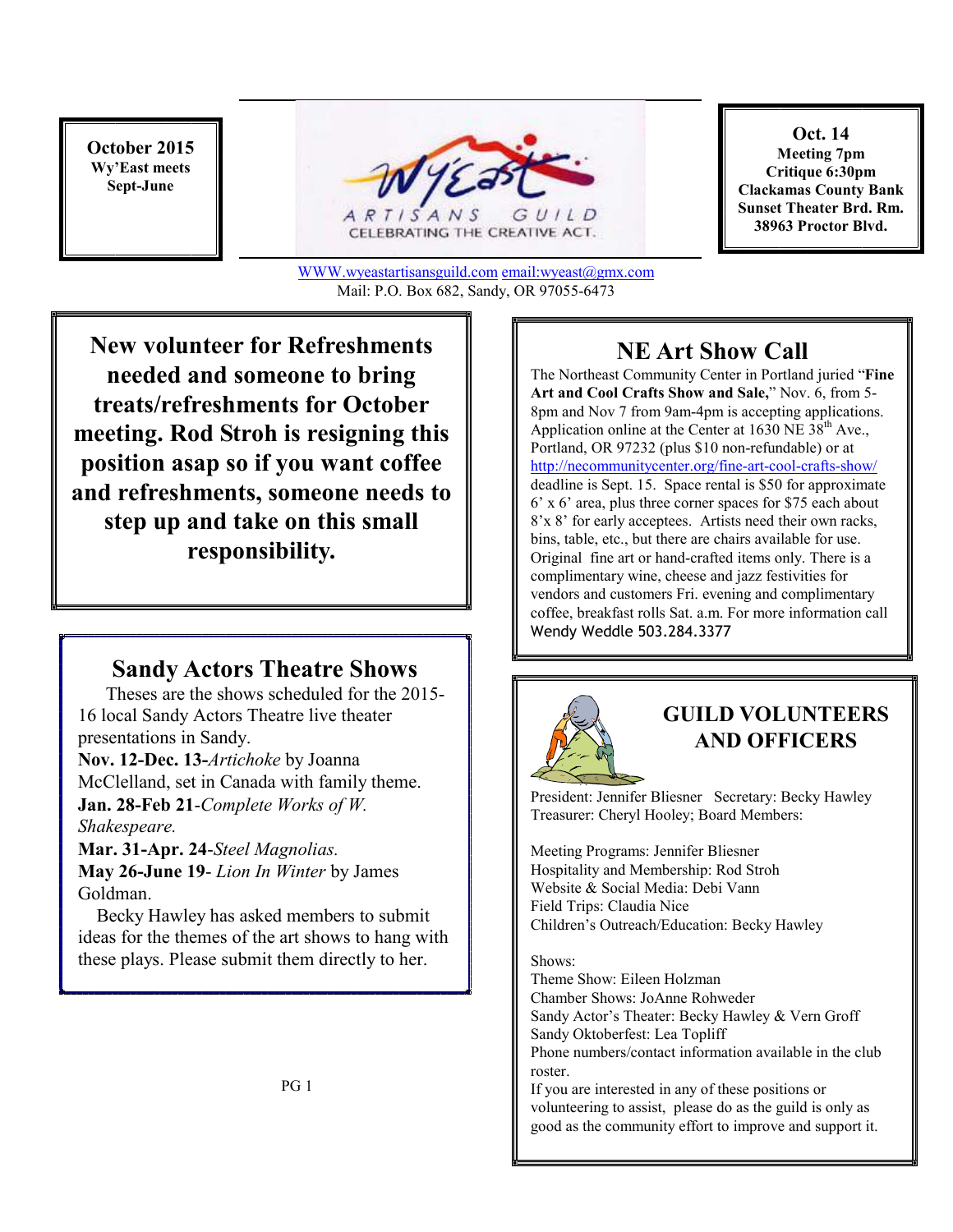## **Gresham Art Shows**

 For those who enjoy participating in or visiting the Gresham Art Shows, this is the remaining 2015 schedule.

**Oct. 6-Dec. 3**- *The Black and White Show*, artist reception Oct. 13- Curator Contact: Michael Anderson, mrande@teleport.com Connie Otto, Steve Laveson, Cindy Lenig-Cossu

**Dec. 8 - Feb. 4** - *Oregon Through My Eyes*, Curator Contact: Cassie Fisher,

cfisherpainting2012@gmail.com Lisa Rose Musselwhite, CathyHuntington, Michael Anderson The Gresham Visual Arts Gallery in the Public Safety and School Building 1331 NW Eastman Parkway, Gresham, OR 97030 (Adjacent to Gresham City Hall). Open M.-F. 8am-5pm, excl. holidays. If you know of other shows our artists might want to participate in please let me know and I will include them in this newsletter.

# *HIGH FIVE, guild Successes*

**Vern Groff & Eileen Holzman** were both accepted into the Watercolor Society of Oregon show starting in October in Hermiston.

**Rod Stroh** sold several photos in July and August. And had a very successful show at the Oktoberfest where he made many sales as well. Way to go Rod. **Steve Ludeman** has a watercolor in the current Gresham Art Show.

*If you sold an art project or won an award on one, please let us know so we can congratulate you.* 

## **A Brief History of Glass Blowing**

プルプププププププププププププププププ*ププププププププ/プ/プ/プ/プ/プ/*プ/プ/

 A person who blows glass is called a glassblower, glassmith, or gaffer. An offshoot is the lampworker who manipulates glass with the use of a torch on a smaller scale, such as in producing precision laboratory glassware out of borosilicate glass.

In the middle of the last century BC, a working property of glass, previously unknown to the glassworkers was discovered: inflation. Inflation is based on the liquid structure of glass where the atoms are held together by strong chemical bonds in a disordered and random network, rendering molten glass viscous enough to have air blown into it. The glass gradually hardens as it loses heat and viscosity. A furthr development over time was to increase the stiffness of molten glass, which aids in blowing, slightly lowing the concentration of natron, which acts as flux in glass, differentiating blown vessels from those manufactured by casting.

 During blowing, thinner layers of glass cool faster than thicker ones and become more viscous. This effect allows production of blown glass with uniform thickness, instead of causing blow-through of the thinned layers. A full range of glassblowing techniques was developed within decades of its invention, but he two major methods are free-blowing and mold-blowing.

 **Free-blowing** was most used until the late 19th century and is still widely used for artistic purposes. It involves blowing short puffs of air into a molten portion of glass called a '"gather" which has been spooled at one end of the blowpipe. This has the effect of forming an elastic skin on the interior of the glass blob that matches the exterior skin caused by the removal of heat from the furnace. The glassworker can then quickly inflate the molten glass to a coherent blob and work it into a desired shape. -

.<br>WWW.WWW.WWW.WWW.WWW.WWW.WWW.WWW.WW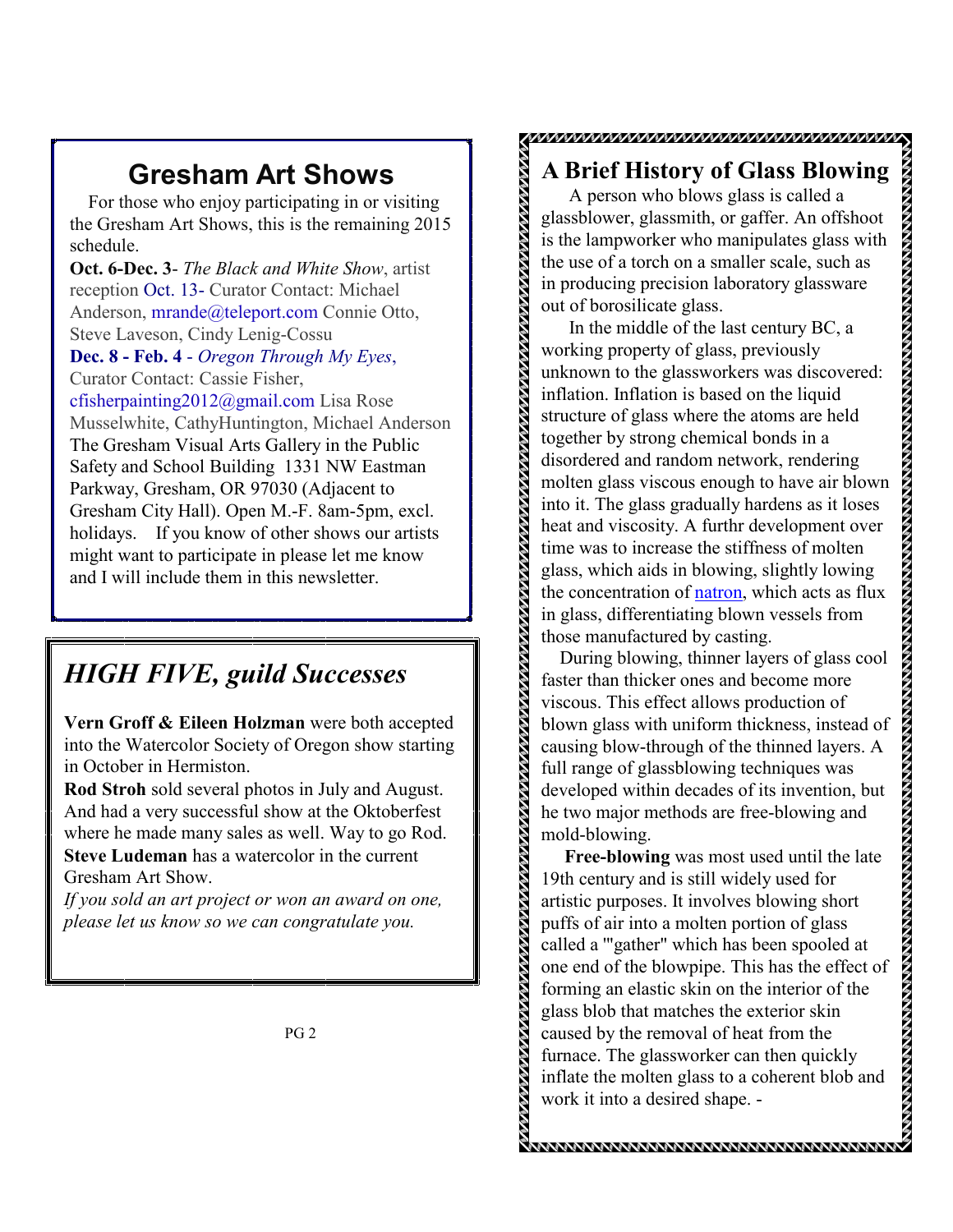## **Project Grants Applications**

 Clackamas County Cultural grants application deadline is Oct. 9, 5:00 pm.

 Minimum grant request is \$500, maximum \$2,500. There are separate applications for individuals and organizations.

 Arts, Heritage or Humanities based projects will be considered. General operating assistance and endowment support requests are not eligible Projects must align with at least one of the Clackamas County Cultural Plan Funding priorities: Priorities Heritage & History,

 Creative People & Organizations, Cultural Tourism, Participation in Arts, Heritage & Humanities, K-12 Education and Lifelong Learning. Projects must be completed between Jan. 1 and Dec. 15, 2016

 For more information sign up for a free grant orientation workshop, review the project grant guidelines

## Feedback

 If you have enjoyed the articles on various arts/crafts, we will continue those. If not, please let me know so we can discountinue this feature. I would also like to have our artists submit articles about their art experience, in the form of a short bio on how you started your particular art form and how you view your creative processes and end

 *Art is a work of Heart, Hands, and Mind, as individual as each artists and can far outlive and influence future generations.* 

 *Art dating from caveman* 

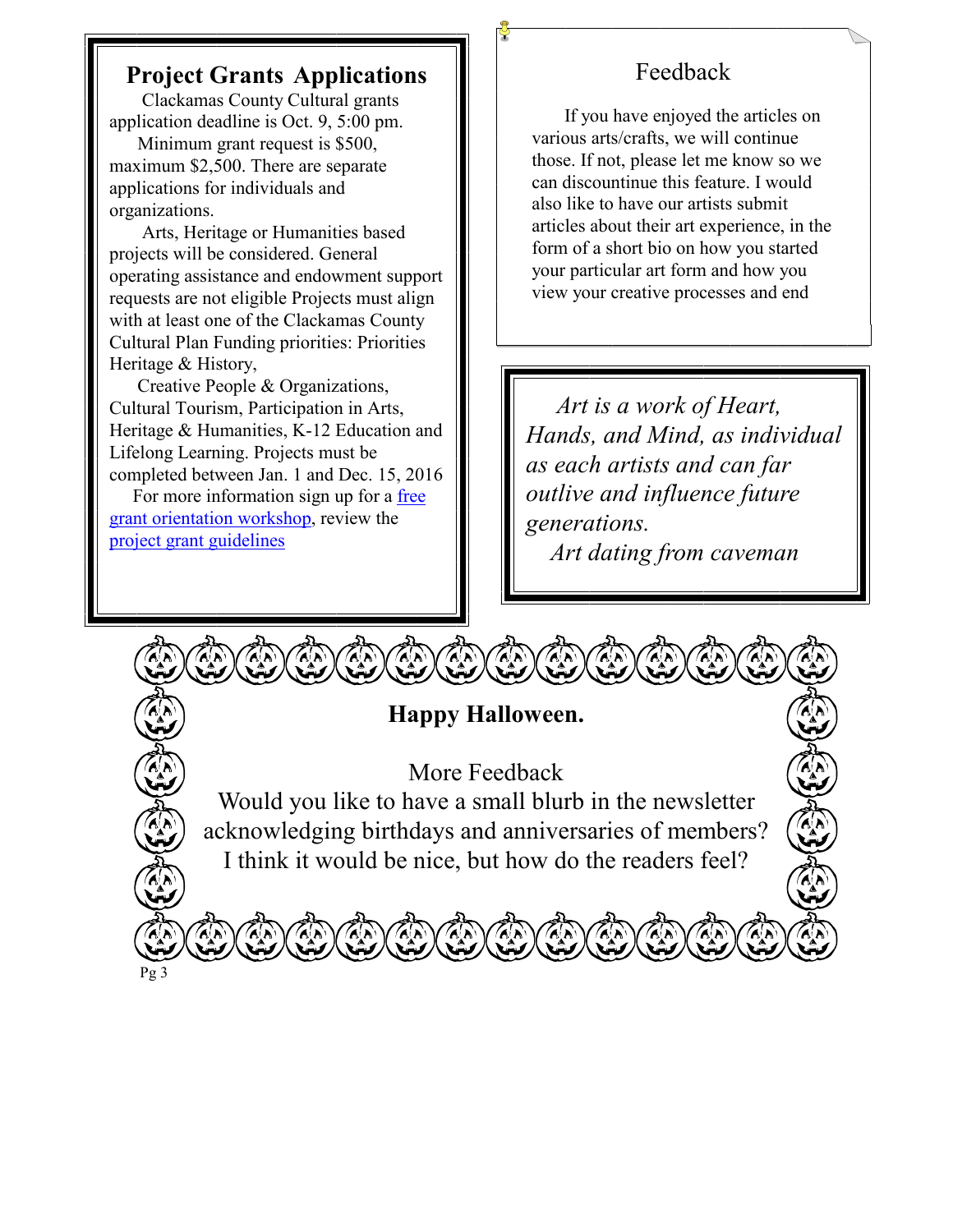Please Note - these items came in after the newsletter was sent but are important information for our members, so consider this an addendums.

\*Members interested in serving on the Board of Directors should attend the October meeting, as nominations will be taken from the floor. The vote will come at the November Member's Meeting on November 12, starting at 7pm. Meeting held at Clackamas County Bank located at 38963 Proctor Blvd. Sandy. (These 2 meetings are in our bylaws and the proper notice for the Annual meeting needs to be given no less than 10 days and no more than 60 days in advance.)

From Becky Hawley... "

Over the years, I've had the honor of serving in all the officer's positions, including 3 years as President and have been on the Board since 2008-09. During that time I spearheaded the incorporation process and to the best of my ability, have guided WAG in accordance to the bylaws and governmental guidelines. I feel it is time to resign both, my position as Secretary and as a member of the Board of Directors and simply be a member in good standing. Please remove my name as registered agent."

"I would like to continue with Kid's Outreach and the SAT art shows, but would like to have all of my other duties pass on to others. I'll gladly help with the transition, as I am able."

\*\*\*The SAT art show themes and dates are listed below. I have previously sent them out by email:

SAT Art Shows-- Titles are listed FIRST:

1. "Fall For Art"...Use late summer & fall colors, or maybe have a harvest, gardening or farm theme? The show will have a very liberal interpretation of the theme. Sept. 10 Thursday Art show opening/ close Oct. 4 ( "Hay Fever" Comedy)

2. "GIFTS"...any artwork-an open show!!!! Nov. 12 Art opening /Dec. 13 ("Artichoke" )

3. "ARTWORKS" ...any artwork-an open show. Jan. 28 Art opening/Feb. 21 (Complete Works of W. Shakespeare)

4. "Botanical theme- title to be announced" How about a Magnolia! March 31 Art opening /April 24 (Steel Magnolia)

5. "Title to be announced"...any artwork-an open show May 26 Art opening/June 19 ("Lion In Winter" Historical setting in England at Christmas)

\\*\*\*Art delivery, to the theater, will be be announced prior to each show. Generally, the date will be several days before the opening on either; Monday, Tuesday or Wednesdayat the time given.

If you wish, this is optional...We ask that you send a minimum 2 MB jpeg photo of your work, to be considered for use in the press releases and show posters. Email to: vernongroffstudio@gmail.com

These shows are for Wy'east members only. If you know someone who would like to participate, please encourage them to join the Guild.